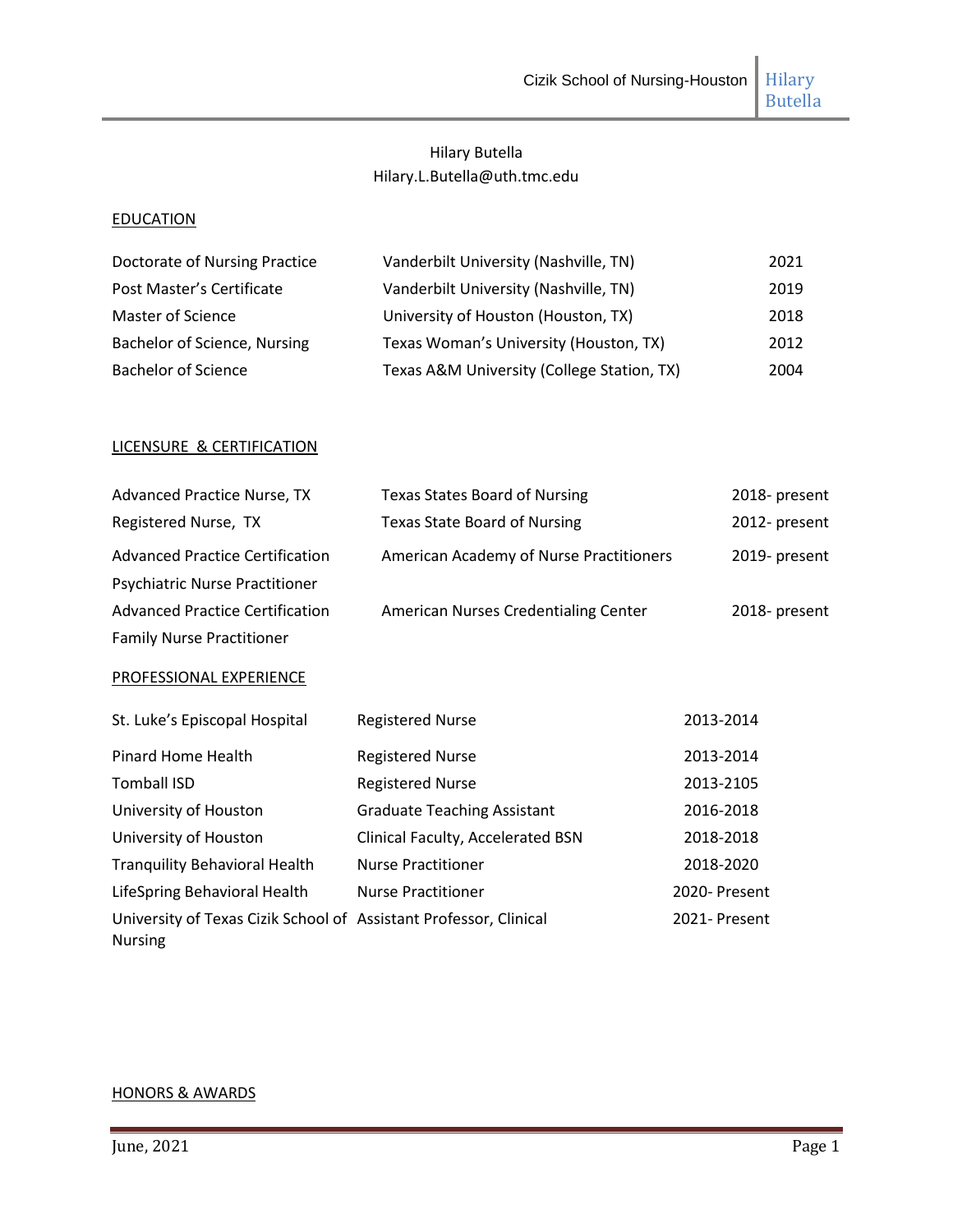| Golden Key Honor Society                                                                | Texas Woman's University               | 2011 |
|-----------------------------------------------------------------------------------------|----------------------------------------|------|
| Sigma Theta Tau Honor Society of Texas Woman's University<br>Nursing, Beta Beta Chapter |                                        | 2011 |
| Phi Kappa Phi Honor Society                                                             | University of Houston                  | 2017 |
| Chapter 54                                                                              |                                        |      |
| Scholarship                                                                             | North Harris County Advanced           | 2017 |
|                                                                                         | <b>Practice Nurse Society</b>          |      |
| Scholarship                                                                             | <b>Texas Nurse Practitioners</b>       | 2017 |
| Scholarship                                                                             | <b>Houston Area Nurse Practitioner</b> | 2017 |
|                                                                                         | Association                            |      |
| Scholarship                                                                             | <b>Montgomery Family Trust</b>         | 2017 |
| Health Professionals Scholarship                                                        | Department of Veteran's Affairs        | 2018 |
| <b>Outstanding Graduate Student</b>                                                     | University of Houston                  | 2018 |
| Excellence                                                                              |                                        |      |
| Research Poster People's Choice                                                         | University of Houston                  | 2018 |
| Award                                                                                   |                                        |      |
| Scholarship                                                                             | <b>Psychiatric Advanced Practice</b>   | 2020 |
|                                                                                         | Nurses of Houston                      |      |

#### **PUBLICATIONS**

#### Non-Peer Reviewed Publications

Butella, H. (2018). Dietary fiber to improve metabolic syndrome in adults. *University of Houston Libraries*. Retrieved from <https://uh-ir.tdl.org/uh-ir/handle/10657/3008>

#### **PRESENTATIONS**

Local

Interview, KPRC Houston, "Opioid nation", 2017

Interview, KPRC Houston, "Researchers use virtual reality to help addicts kick heroine addiction", 2018

Presentation, Trinity Klein Lutheran Church, "Covid 19 and Mental Health", 2020

Presentation, Air Products Corporation, "Covid 19 and Mental Health", 2020

Presentation, Trinity Klein Lutheran Church, "Managing Anxiety Workshop", 2021

#### **PROFESSIONAL SERVICE**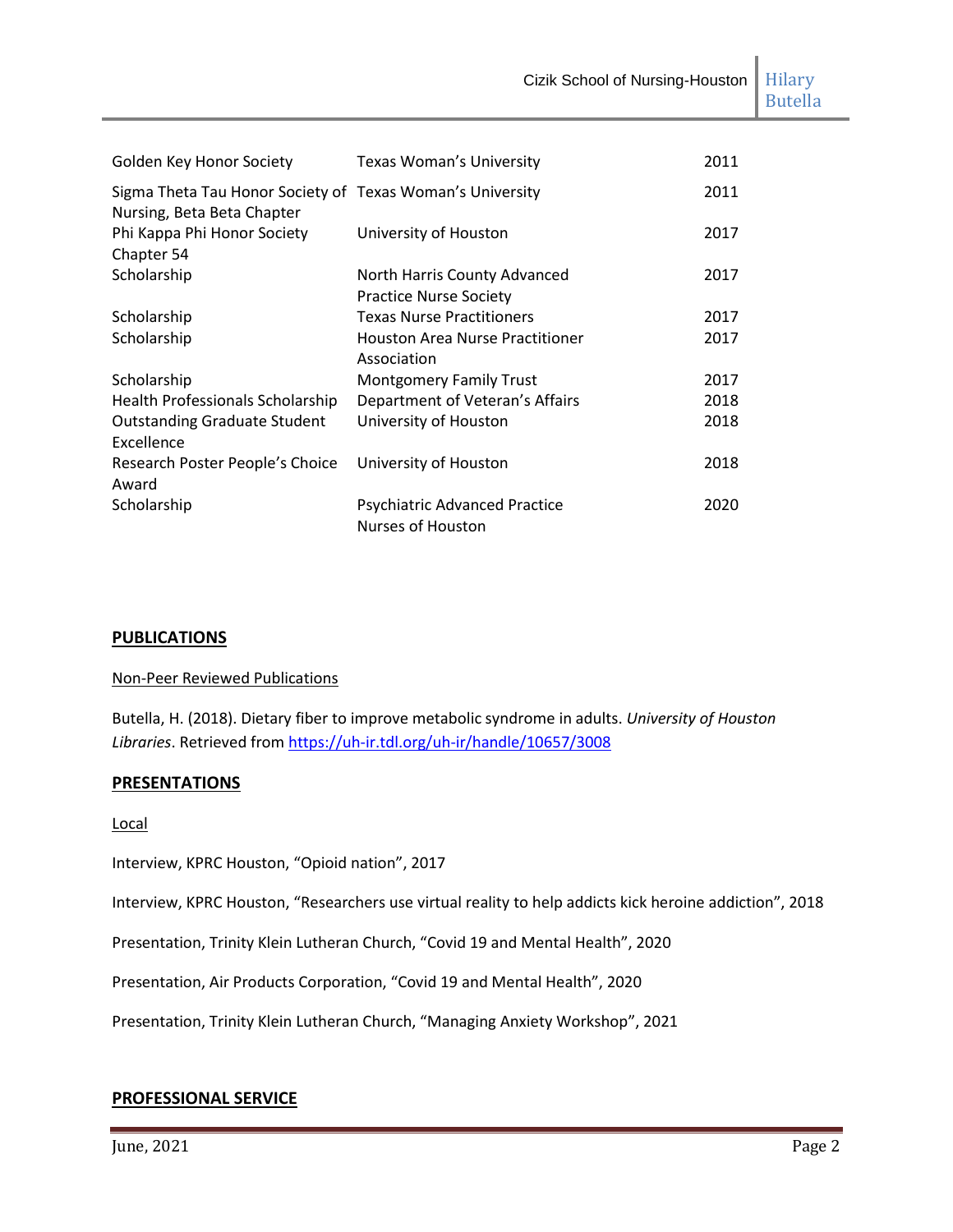## Professional Service

| Prader Willi Syndrome Association     | Volunteer                | 2011-2014 |
|---------------------------------------|--------------------------|-----------|
| <b>American Diabetes Association</b>  | Camp Volunteer           | 2011-2014 |
| Fort Bend Department of Public Health | <b>Medical Volunteer</b> | 2017      |
| Faithbridge Church                    | <b>Medical Volunteer</b> | 2017      |
| Trinity Klein Lutheran Church         | <b>Medical Volunteer</b> | 2017      |
| <b>Pregnancy Assistance Center</b>    | <b>Student Volunteer</b> | 2017      |
| Northwest Assistance Ministries       | <b>Student Volunteer</b> | 2017      |
| <b>TOMAGWA Healthcare Ministries</b>  | <b>Student Volunteer</b> | 2017-2018 |

## Professional Memberships

| Psychiatric Advanced Practice Nurse of Houston     | Member | 2019-present |
|----------------------------------------------------|--------|--------------|
| American Psychiatric Nurses Association            | Member | 2018-2020    |
| <b>American Association of Nurse Practitioners</b> | Member | 2018-2020    |
| North Harris Montgomery County Advanced Practice   | Member | 2017-present |
| <b>Texas Nurse Practitioners</b>                   | Member | 2016-2020    |
| <b>Christian Medical and Dental Association</b>    | Member | 2017-2019    |
| <b>Houston Area Nurse Partitioners</b>             | Member | 2016-present |
| <b>Texas Nurses Association</b>                    | Member | 2011-2015    |
| <b>Texas School Nurses Association</b>             | Member | 2013-2014    |

## **OPTIONAL APPENDICES**